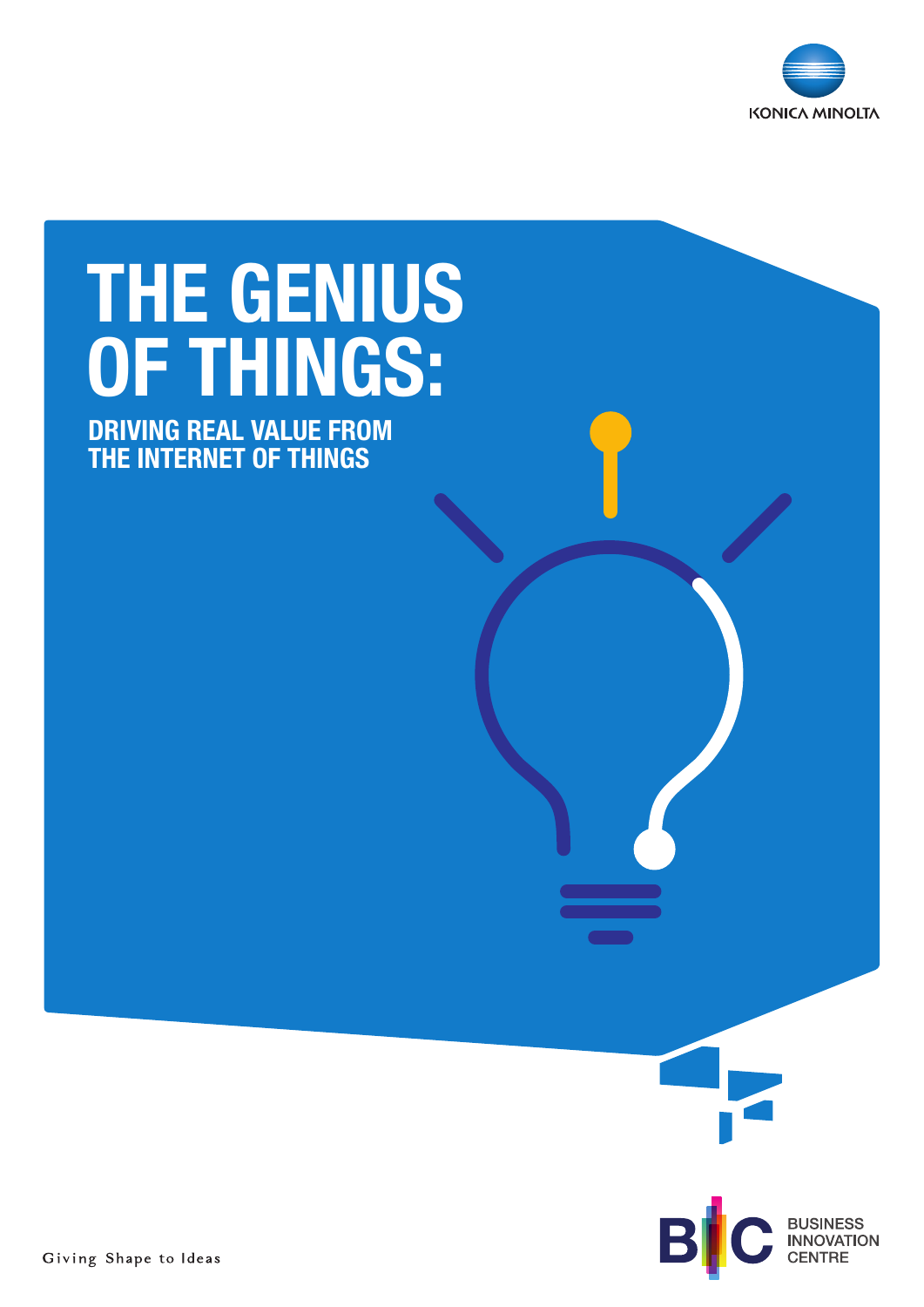THE INDUSTRY NOISE SURROUNDING THE INTERNET OF THINGS CAN, AT TIMES, BE DEAFENING. SO LOUD IN FACT THAT IT'S IN DANGER OF DISTRACTING US FROM ITS REAL SUCCESSES IN TODAY'S BUSINESS WORLD. BUT, TO DO SO IS TO IGNORE THE REAL AND ENDURING BENEFITS SPANNING THE ENTIRE WORLD OF BUSINESS.

In reality, the quieter impact of the Internet of Things on the corporate environment points to a future that's less about sensors, connectivity or consumers and more about organising meaning by building much-needed intuitive associations in disparate and highly complex data.

Ultimately, we'll see the evolution of a 'digital cortex' with such an unparalleled understanding of our complex physical world that it will predict outcomes for any complex system – from markets and behaviours to processes and prices.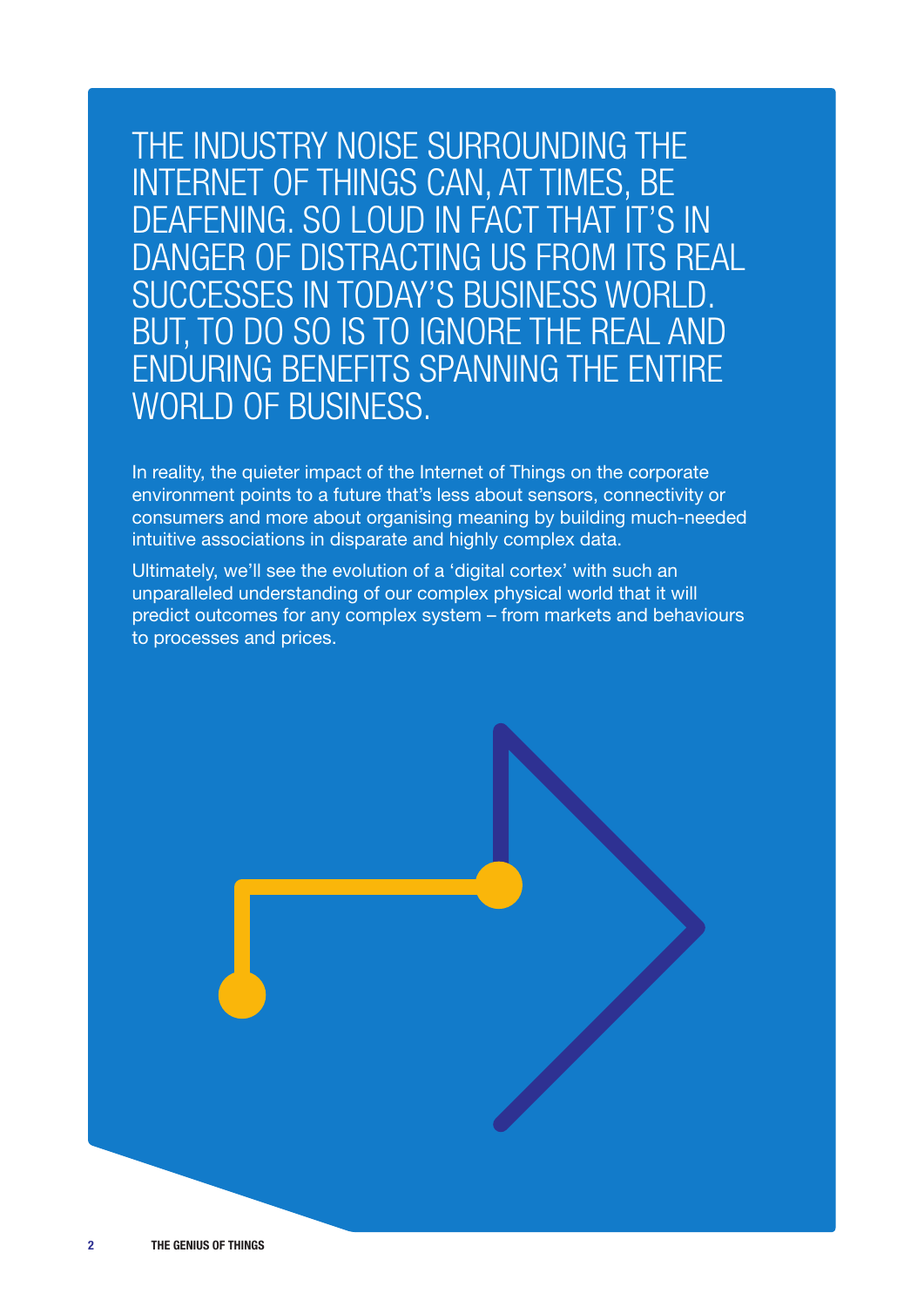## BEYOND THE HYPE

In any discussion of the Internet of Things it's easy to be swept away by numbers. By 2025, 41.6 billion devices are expected to be connected across the world. And even these forecasts are too conservative for many.

These mind-blowing numbers (often released by businesses investing in the technology) have fuelled a media frenzy. Yet, as the Internet of Things crests peaks the summit of technology hype, it's time to ask where the hype ends and the real value begins.

Certainly, there's no doubt that the Internet of Things will become a reality. We'll soon see a world where ubiquitous connectivity and machine intelligence make sense of vast and complex data about our environment. Major players like Microsoft, IBM and Cisco – as well as almost every telco – are now fully committed to this vision of the future. Their rapid investment will make

it a self-fulfilling prophecy that will inevitably come to pass.

### The Internet of Things (IOT) is an integrated fabric of devices, data, connections, processes, and people."

### Big Data & Analytics Group, IBM.

The fact that I was probably the first person to say 'Internet of Things' doesn't give me any right to control how others use the phrase. But what I meant, and still mean, is this: Today computers – and, therefore, the Internet – are almost wholly dependent on human beings for information.

We need to empower computers with their own means of gathering information, so they can see, hear and smell the world for themselves, in all its random glory. Sensor technology enable[s] computers to observe, identify and understand the world – without the limitations of human-entered data."

Kevin Ashton, Auto-ID Center.

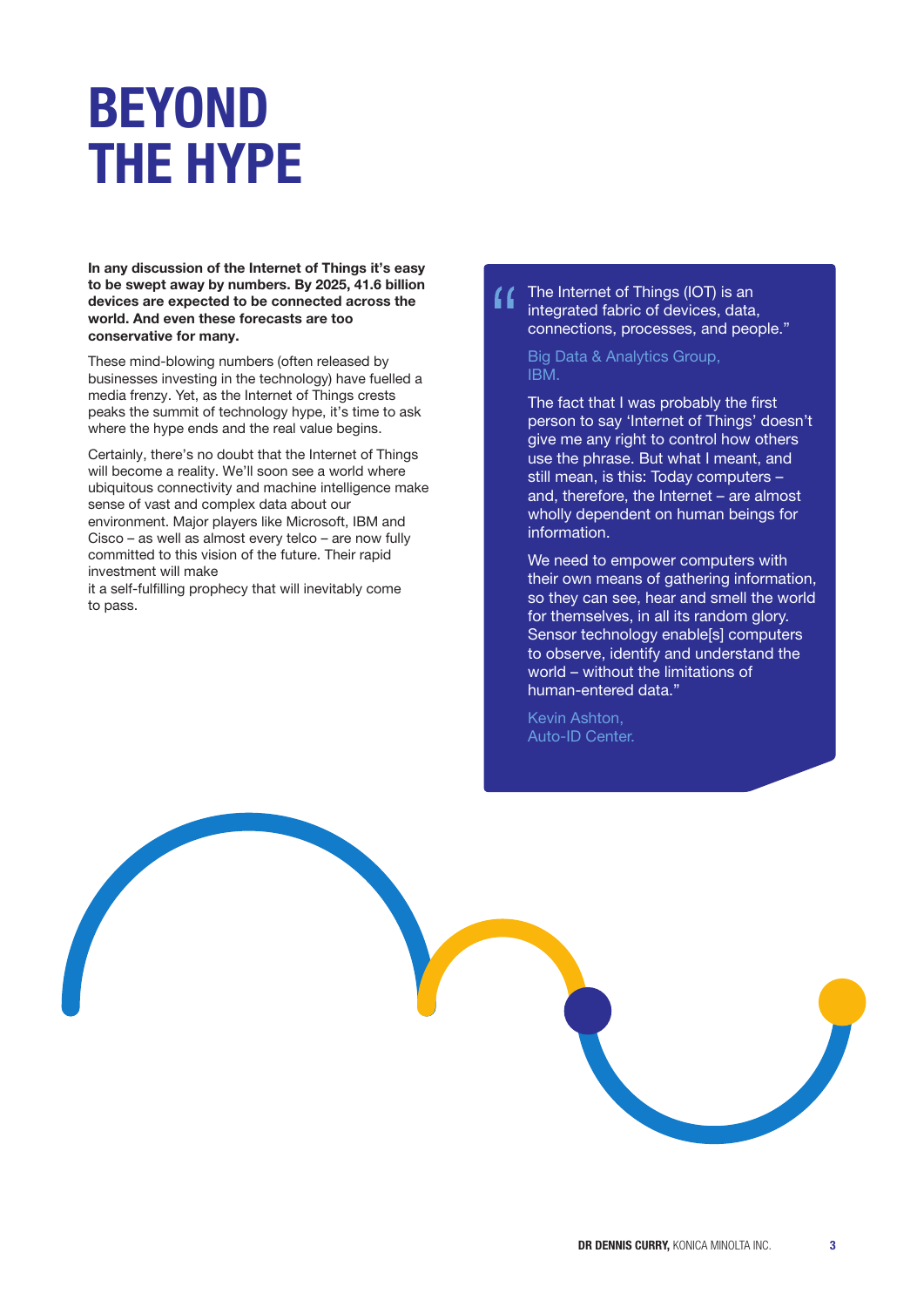## BEYOND THE HYPE

### Forget the Internet Fridge

While the hype has focused on sensors, connectivity and fashionable consumer applications, the true value of the Internet of Things will not be defined by connected fridges or smart toothbrushes.

It's what happens once we have a world of smart machines and sensors in place that really matters. Rather than devices themselves, it's the newly available insight that's truly important.

The ultimate value of the Internet of Things derives from its potential to unleash a torrent of information that will sweep forward our understanding of the physical world. A world that's hugely complex, but not random.

The future is one where sensors and devices will ultimately form a kind of 'digital cortex'. One which will help us understand our environment more quickly and clearly, enabling improved predictions and fuelling better decisions.

Of course, when we start talking about a cortex, thi begs the question: What kind of digital brain will emerge from the Internet of Things and how intelligent will it be?

### A step towards genius

Today, we define genius as "exceptional intellectual ability, creativity, or originality, typically to a degree that is associated with… an unprecedented leap of insight". This is the real promise of the Internet of Things – its potential to deliver such a leap of insight about the world around us.

Only when this becomes a reality will we understand the true genius made possible by connecting many things together. The resulting real-world impact will be felt right across the business world (long before connected fridges become ubiquitous in every kitchen).

### IOT BY THE NUMBERS

2008 : The number of connected devices exceeds the world's population.

\$1.39 trillion: Estimated value of the IoT market by 2026.

30-45 billion: Estimated number of connected devices by 2025.

175 zettabytes: Data running across networks by 2025.

Sources: Mordor Intelligence, Statista, Network World

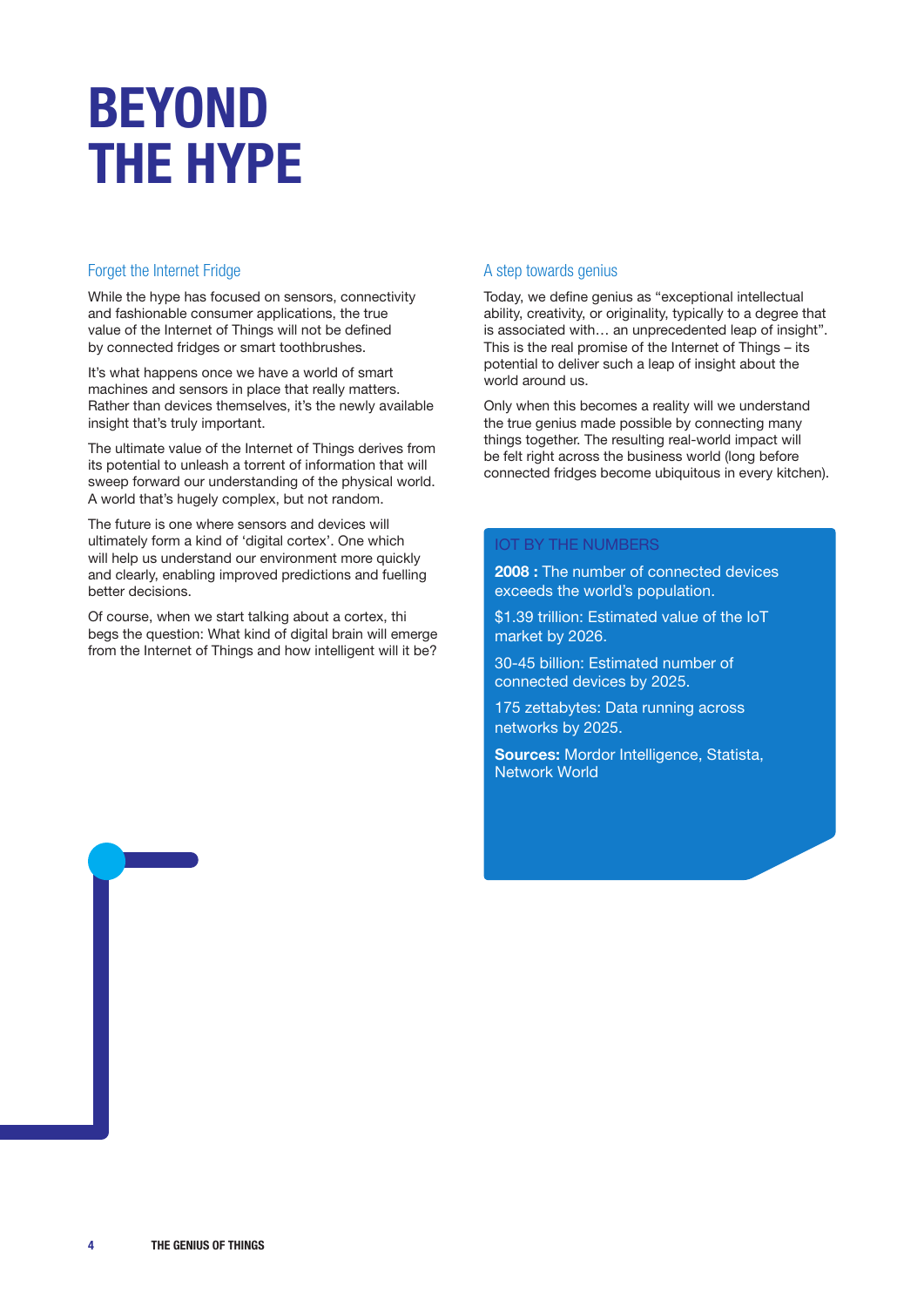## 1. GENERATING INSIGHT

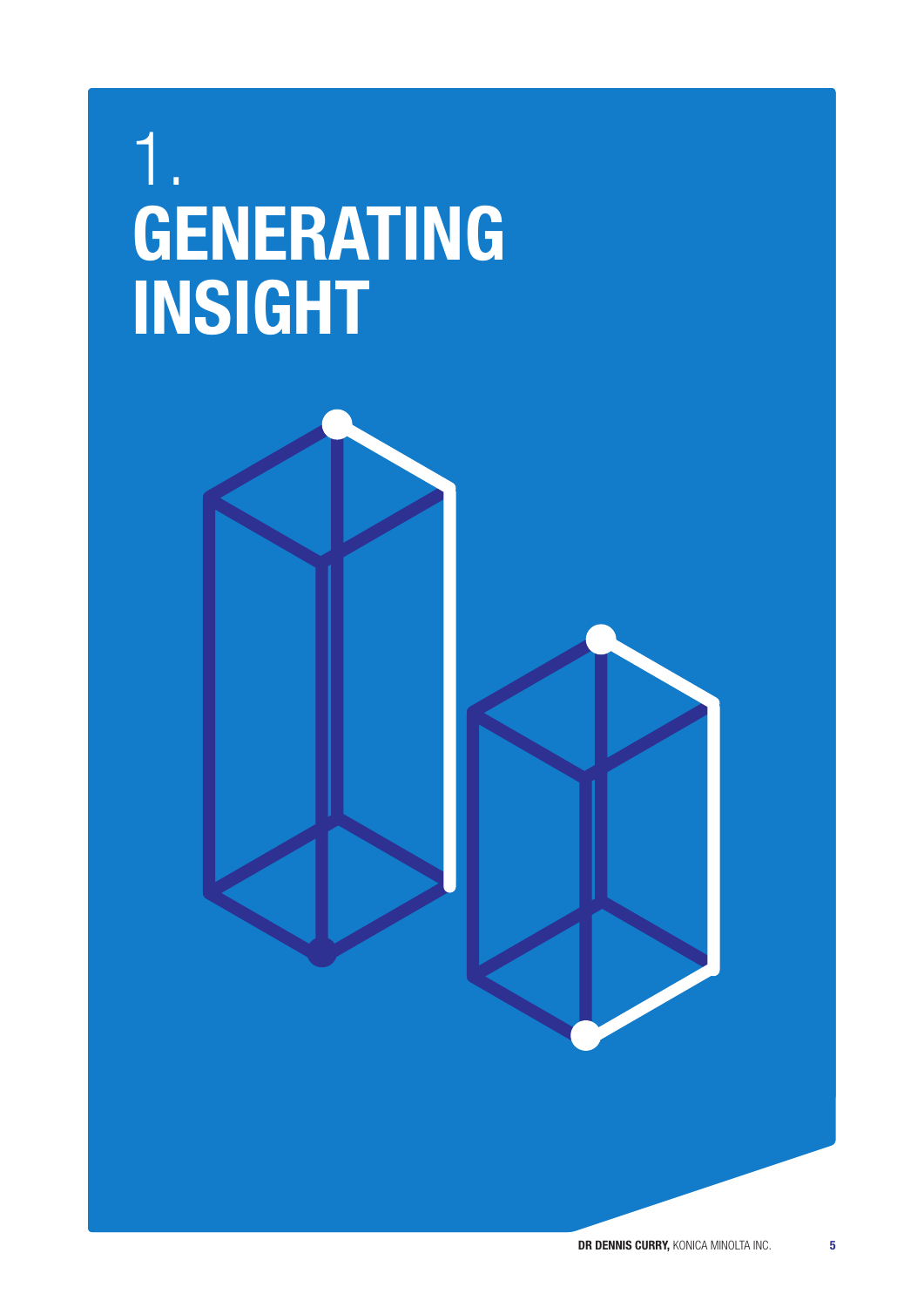## 1. GENERATING INSIGHT

Amid the hype surrounding the Internet of Things' impact on consumers, the much more immediate and tangible benefits for businesses are often overlooked. For today's companies, invaluable intelligence can be derived from the data unleashed by billions of connected devices. Indeed, the race to harness and exploit it for business advantage began decades ago.

As far back as the late 1990s (even before the merger of Konica and Minolta) we were, like many other thought-leaders, already pioneering the use of connected devices to increase competitiveness, minimise wasted resources and improve customer satisfaction.

#### Powering better customer service

Our first foray into this area was remotely gathering data via phone lines to inform product research, design and engineering. By collecting and analysing detailed information on everything happening inside our machines – from low voltages to internal jams – we could develop ever more high-performing designs that were precisely tailored to how customers actually used Konica Minolta products.

Armed with the ability to gather granular device data in a flexible and configurable way, we subsequently looked for new opportunities to apply this capability within our business.

Today, we use remote monitoring to enhance our services and provide more rapid and efficient customer support for around 600,000 devices globally. In many cases, we can now identify and resolve technical problems before the customer is even aware of them. We can also use staff time more efficiently, since manual meter readings to track paper usage on payper-copy contracts are no longer needed. Similarly, we have improved the speed and cost-effectiveness of service staff by ensuring they only visit customers when necessary and take all the parts and equipment to resolve the problem in one visit.

### Extracting greater value

Our experimentation with connected devices confirmed that the millions of lines of data we generated every month could be turned into enormous business advantage, once this sea of information was intelligently translated into actionable insights.

However, we also learned that both the scope and immediacy of data are crucial to how much value can be extracted. For instance, a paper jam in a single machine might simply be corrected and forgotten, but a pattern of jams across 10,000 machines over the course of a year would indicate a potential design flaw. The more quickly this data could be gathered, understood and fed back into the business, the faster our designs could be updated to ensure customer satisfaction.

### Getting to 'So what?'

Simply connecting and harvesting information from a plethora of devices is not a business differentiator in itself. Customer preferences need to automatically flow back into CRM dashboards, sales and forecasting has to update financial modelling, current product usage has to inform marketing offers and so on.

It is the question of interpreting, understanding and acting on data-driven insights unlocked by spontaneous association that will define the true value of the Internet of Things. This is not just about skyrocketing connectivity or growing data volumes, but the generation of actionable business insights. The challenge is to capture and analyse better quality information, more quickly – extracting and applying findings on a meaningful timescale.

Information must flow intelligently to and from sensors and devices, connecting both the digital and physical world in ever more granular detail and – critically – sparking the right decisions and actions when needed.

In once instance, tracking data told us that certain machines had a higher frequency of jams. Our teams determined that the jams were caused by a slight deformation of one of our plates. So the issue was taken back to engineering, which redesigned the plate. As a result of this real-time feedback, a very limited amount of machines were actually manufactured with the original design…the rest were manufactured with a corrected design."

Jim Ingrassia, Konica Minolta Inc.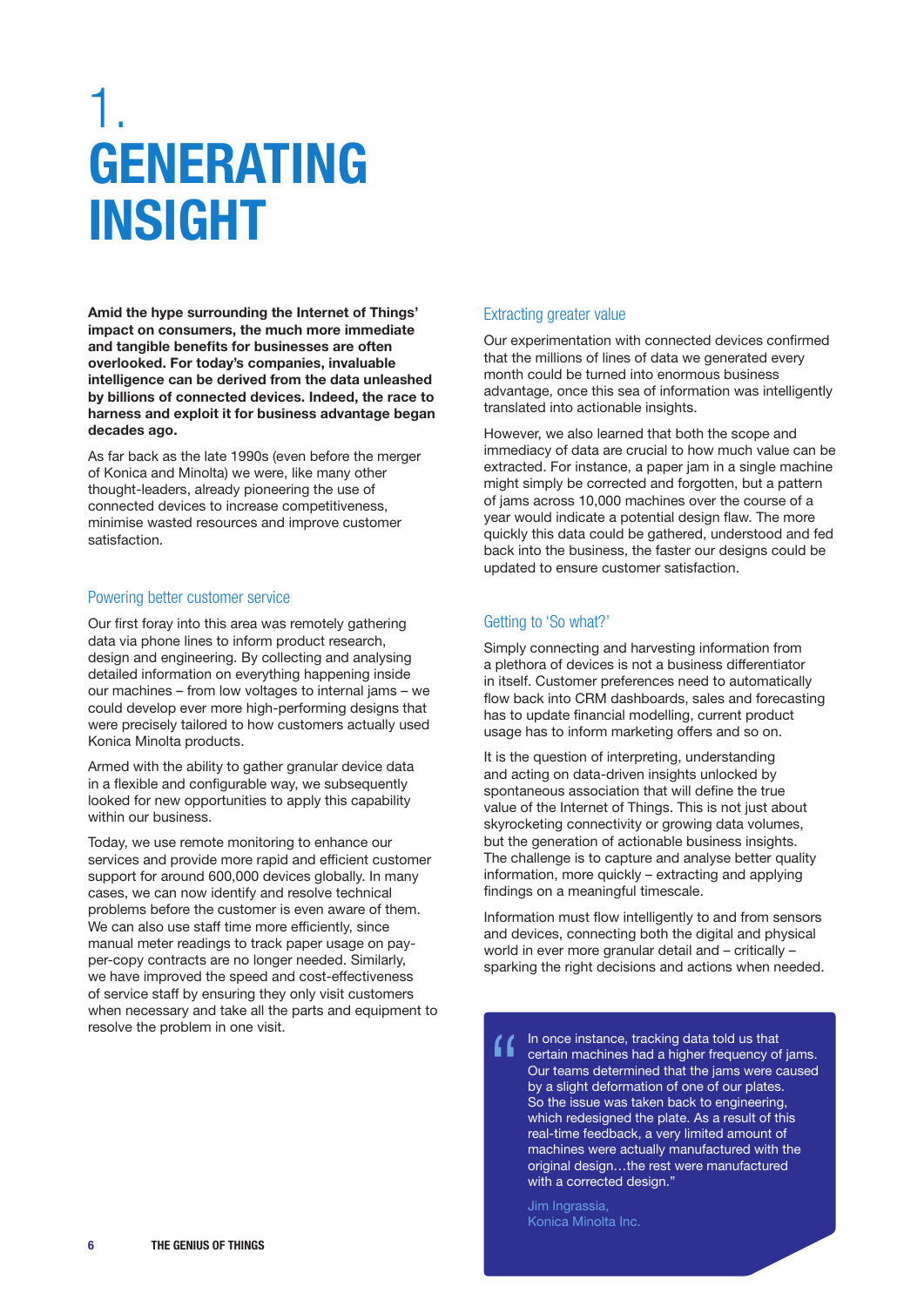## 2. TRANSFORMING BUSINESS DECISION-MAKING AND RESPONSIVENESS

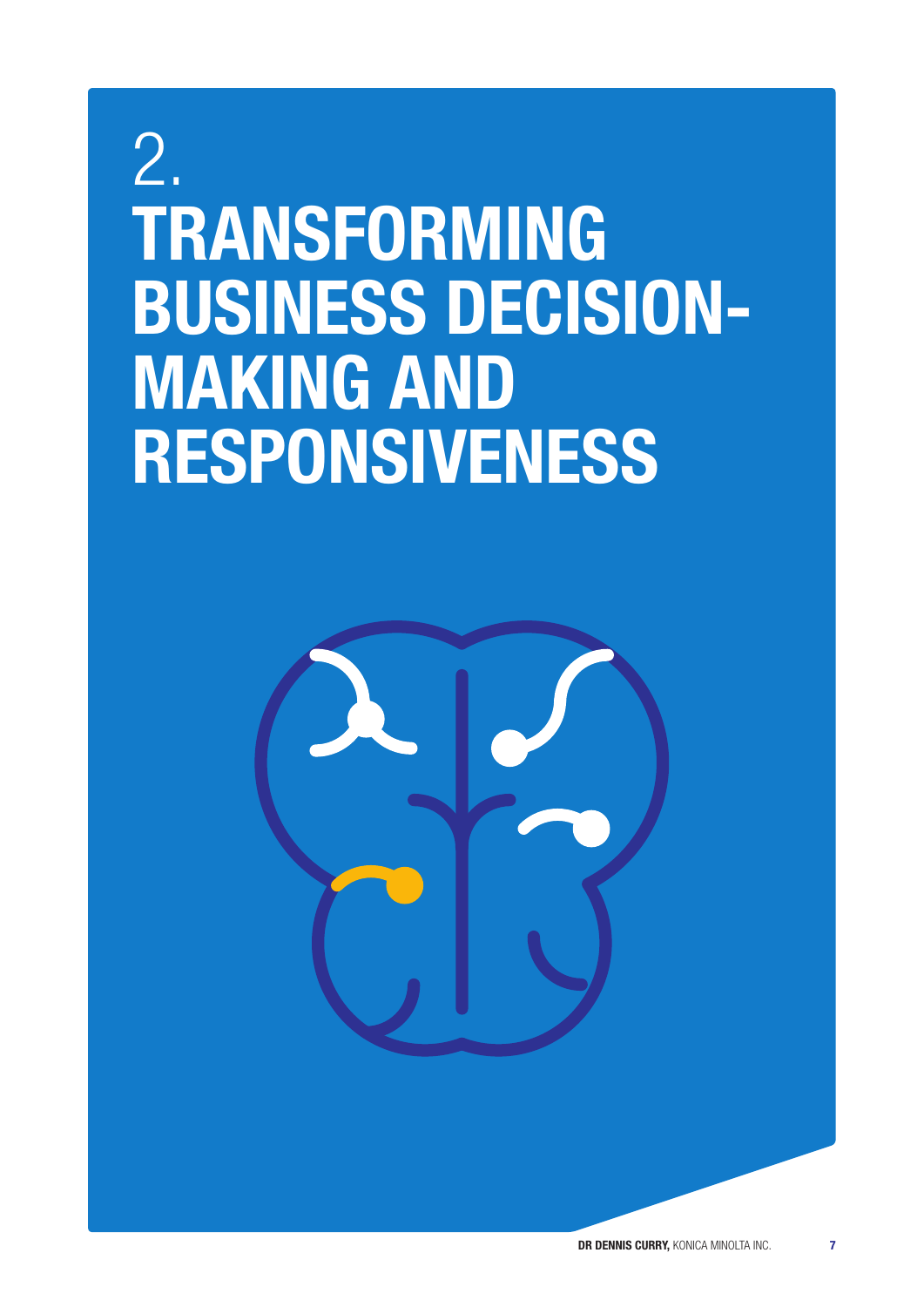### 2. TRANSFORMING BUSINESS DECISION-MAKING AND RESPONSIVENESS

The potential to squeeze competitive advantage from the Internet of Things has driven many organisations to dedicate considerable resources towards realising its benefits (cost-savings, increased revenues, improved productivity, market insights).

The business world is the first to apply the technology on a large scale, combining big data from connected sensors and IT hubs with human knowledge to drive better decision-making. By allowing organisations to see exactly what's happening and where, a huge array of applications are reshaping almost every business sector.

The digital cortex is a hugely more powerful counterpart to the human neocortex. Through machine intelligence and advanced digital abstraction, the digital cortex will unleash an intuitive understanding of the world around us that spans the globe and all humanity."

Dr Dennis Curry, Konica Minolta Inc.

### BUSINESS BENEFITS

43% of organisations now have a strategy for the Internet of Things.

Shipments of smart home products are expected to reach 1.4 billion by 2025

28% of IoT products will be entertainment devices

400 million connected cars will be on the road by 2025

74% of oil and gas companies and 80% of utilities had adopted IoT to some degree

Sources: [Electronics 360,](https://electronics360.globalspec.com/article/16543/smart-home-shipments-to-surpass-1-4-billion-in-2025) [Statista](https://www.statista.com/topics/1918/connected-cars/#:~:text=They%20are%20a%20quickly%20growing,some%20237%20million%20in%202021) and [Energy Digital](https://energydigital.com/oil-and-gas/iot-adoption-grows-utilities-and-oil-and-gas-inmarsat)

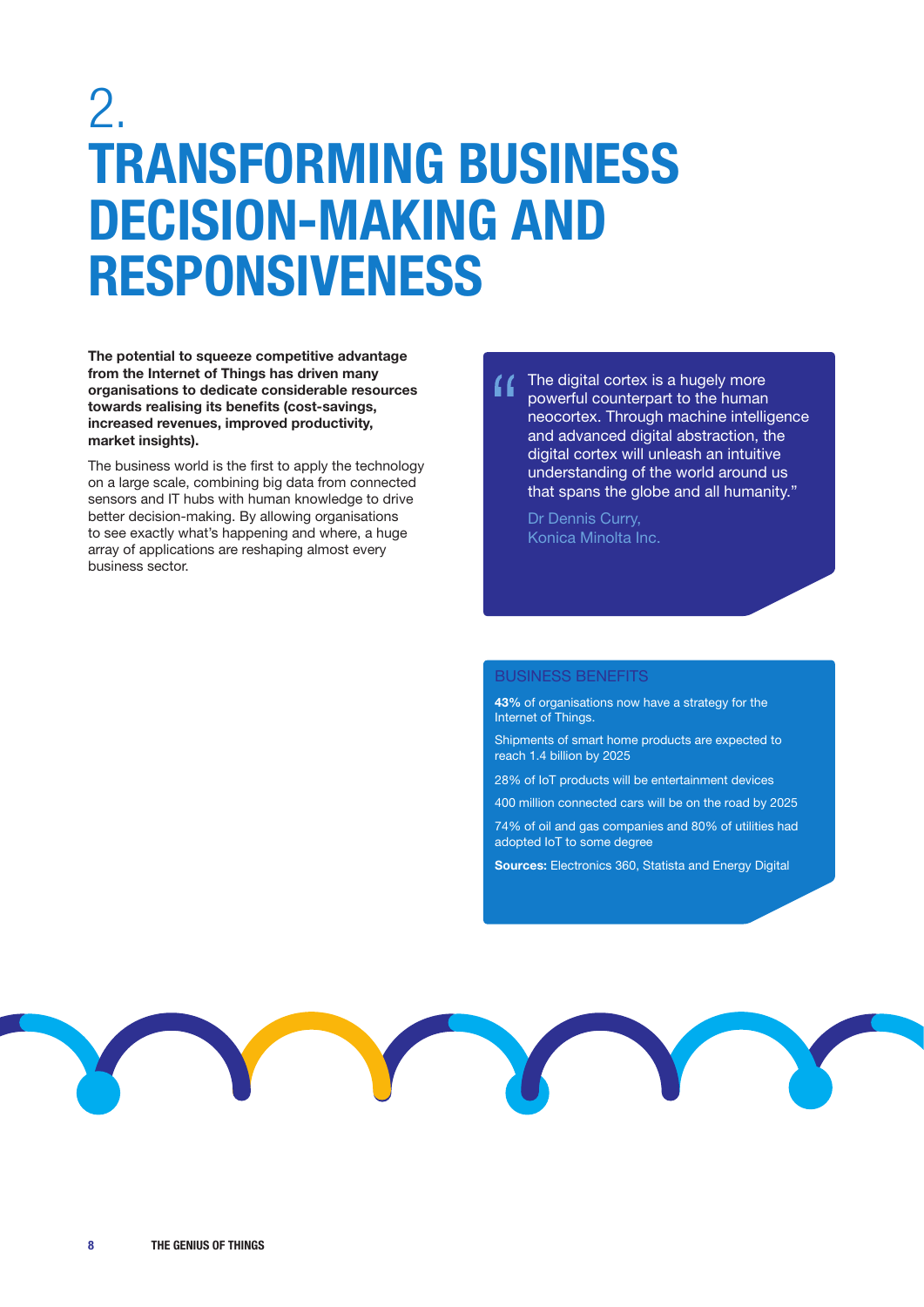### 2. TRANSFORMING BUSINESS DECISION-MAKING AND RESPONSIVENESS

### Real-world benefits

Major organisations are now embedding sensors throughout smart buildings to enable facilities personnel to optimise energy consumption and cut expenditure in half. They're doing this by turning off heating, ventilation and air conditioning (HVAC) systems when electricity is most expensive, or automatically powering down unneeded devices and lighting.

However, innovation is far from confined to technology companies. Nike, for instance, is now tapping into wearable devices like its Fuel Band to gather data that can inform business decisions. By mapping the most popular jogging routes in a city, Nike can decide where to place advertising, build more engaging marketing campaigns, or even discover where to locate a new store for maximum footfall.

Elsewhere, companies are proving the value of the Internet of Things' capacity for two-way communication. Tesla's connected cars have used over-the-air software updates to not only improve performance, but to avoid the need for expensive and time-consuming product recalls. Where General Electric was forced to ask customers to manually bring their cars in for servicing due to fire-safety concerns, Tesla was able to fix the same problem instantly, saving time and money, as well as removing the need to concern or inconvenience customers.

### Bringing light to dark data

Benefits are also being seen by companies that are making previously hidden or "dark" data visible, allowing them to better understand the information they already have. For example, manufacturers are using existing information feeds from production line equipment to understand the optimal time to replace or maintain hardware.

Equally, major airlines like Virgin Atlantic are now monitoring real-time aircraft data to identify problems proactively, allowing them to ensure the right parts are on hand when a plane lands so repairs can be completed as quickly as possible and costly downtime minimised.

### Overcoming complexity

Of course, these powerful capabilities also introduce considerable back-office complexity and many technical challenges. To maximise the potential of the Internet of Things, information needs to flow freely to and from devices, the Internet, cloud-based applications and third-party managed services.

With such a flexible, hybrid environment, it's impossible to predict all the uses of the Internet of Things. Instead, the innovation already happening within organisations shows that it's crucial to enable both employees and businesses to experiment freely and build novel, adaptive capabilities suited to their unique circumstances.

By enabling innovation at the middle-layer between harvesting data and applying intelligence, the true potential will be unleashed by human ingenuity: empowering better decision-making with more accurate information about the true nature of the world around us.

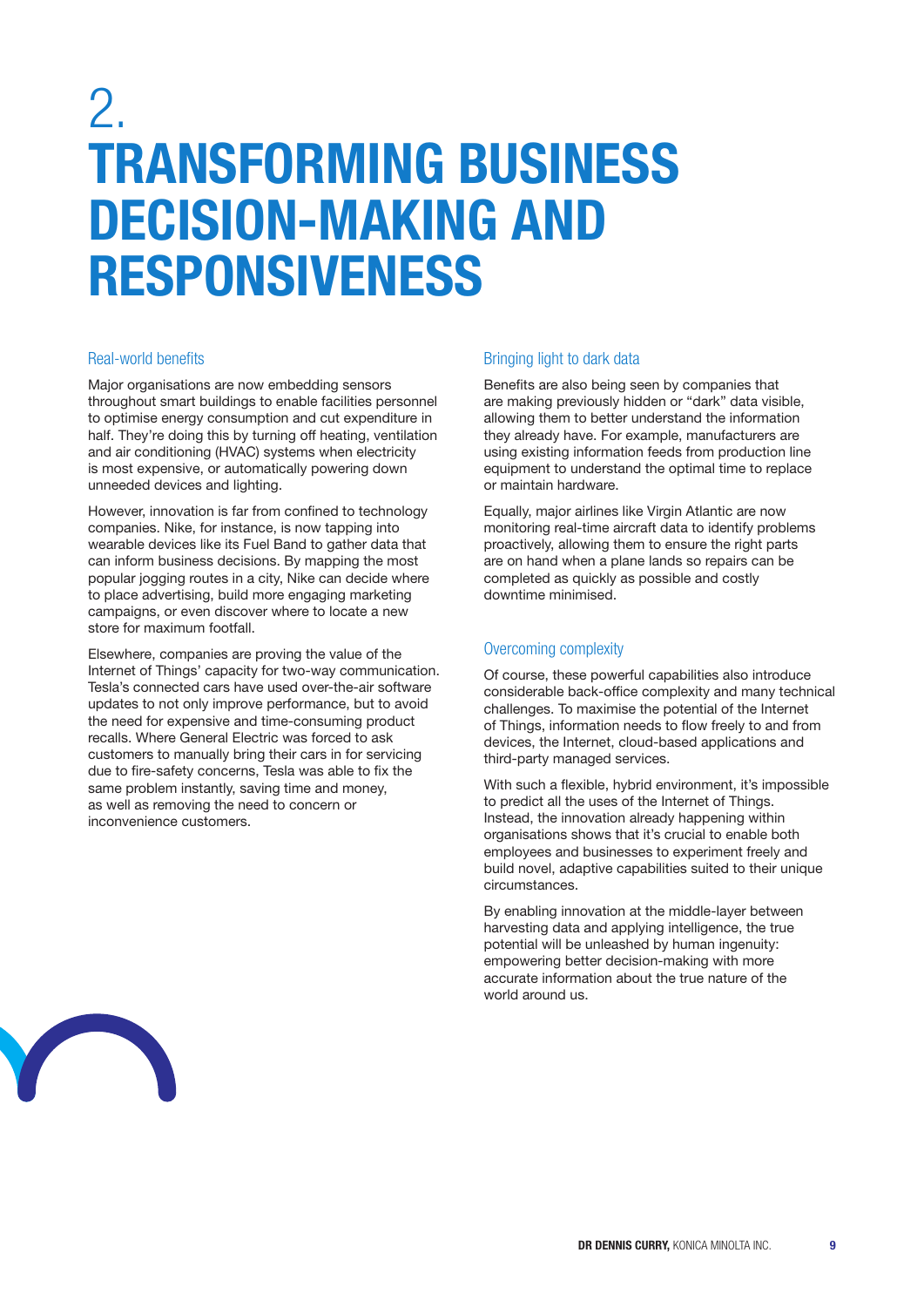## 3. THE EVOLVING DIGITAL WORKPLACE

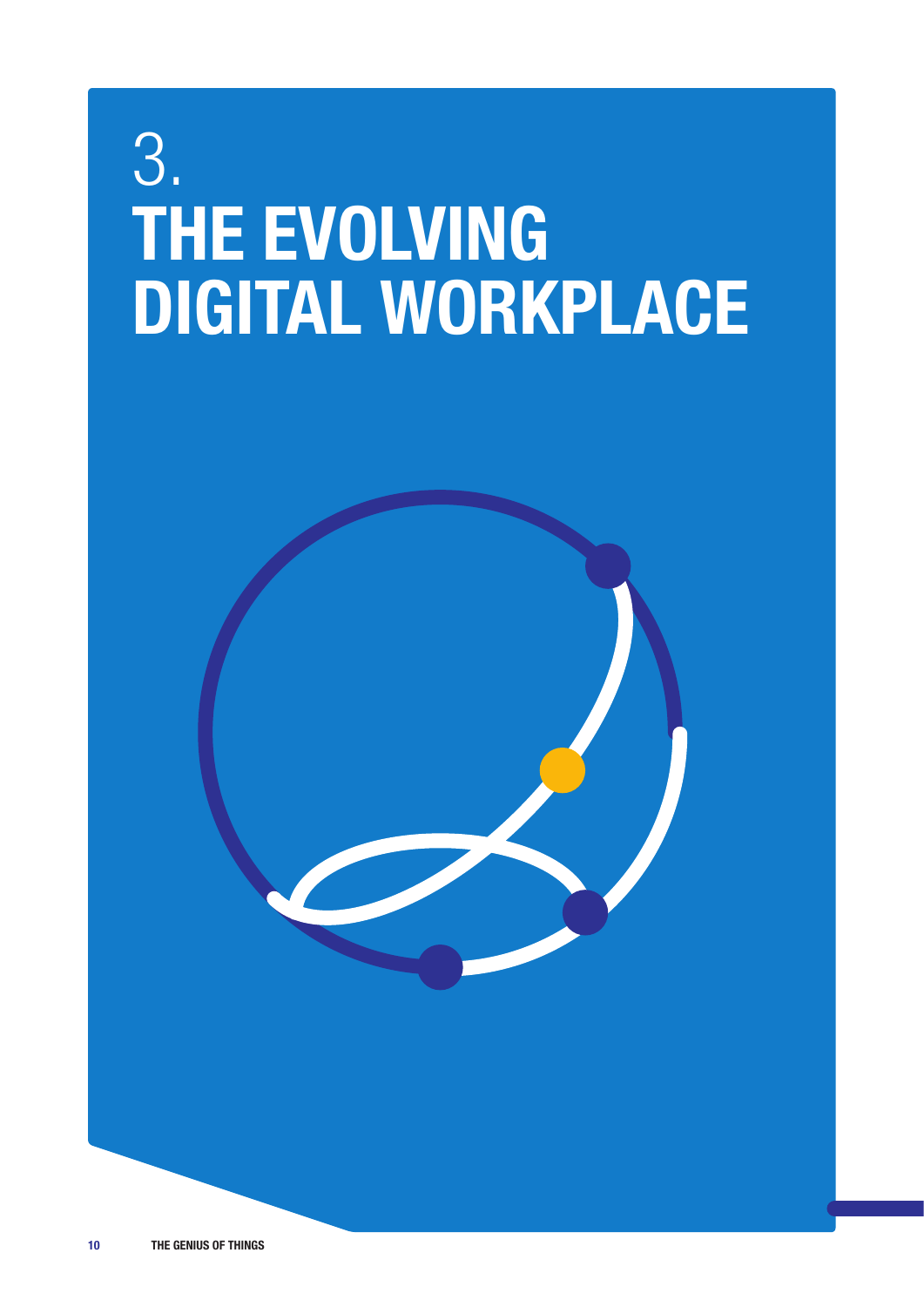## 3. THE EVOLVING DIGITAL WORKPLACE

#### Given the undeniable business benefits, how can your organisation ensure it's positioned to reap the rewards of tomorrow's hyper-connected world?

Despite back-office complexity, it's crucial to remember that this is not a connectivity challenge. Linking devices to the Internet of Things will achieve no business benefits by itself.

A sea of data from connected devices simply gives rise to an ocean of noise. Instead, the outcome relies on the quality of the data available and your business's ability to analyse it. To deliver real value, you will need to be able rapidly translate both structured and unstructured information from a myriad of sources into usable business intelligence.

### Rethinking the world of work

Consider how and where work takes place today. Is work an individual 'thing' or is it actually a complex assembly of things: buildings, people, processes and devices?

Businesses will need the ability to organise environmental information, analytics and decision-making. To apply insights from complex information quickly, intelligent and semi-autonomous aggregation will be required. Aggregation that can process data from a wide variety of inputs, including different connected devices, via a multi-layered network that can dynamically support business challenges as they emerge. Aggregation that adapts to new data and can recommend the next steps – even deploy them within preferred parameters.

The result? A workplace that's inextricably linked to the process of working, enhancing productivity and delivering greater satisfaction to employees.

### A new way to look at office devices

Multifunction Devices (MFDs) still remain at the centre of the office environment. But, with the Internet of Things, there's now an opportunity to harness this machine footprint to fulfil a more valuable role in the workplace.

Development is underway on a new workplace platform which delivers capabilities and services that can empower an adaptive digital workplace in the Internet of Things era. This will be a device offering capabilities such as office-as-a-service, security, data provisioning, intelligent computing power, high capability storage and advanced content management. The capabilities are so powerful precisely because the MFD is physically present in the workplace.

This is not simply a machine with fixed outputs such as printing, but an intelligent means of harnessing and aggregating data from across organisations to deliver actionable insights that can dynamically meet a wide variety of business needs.

The applications of this connected service platform are nearly endless: it can act as a knowledge and information sharing board that learns through each interaction – empowering people to be more effective, access higher levels of computing and make better decisions in an autonomous way. For instance, this new way of working would transform static materials into live documents by enabling real-time information updates, such as interest rate changes, and adaptive services such as automatic language translation. Autonomous software agents and smart systems can solve many different challenges for companies independently.

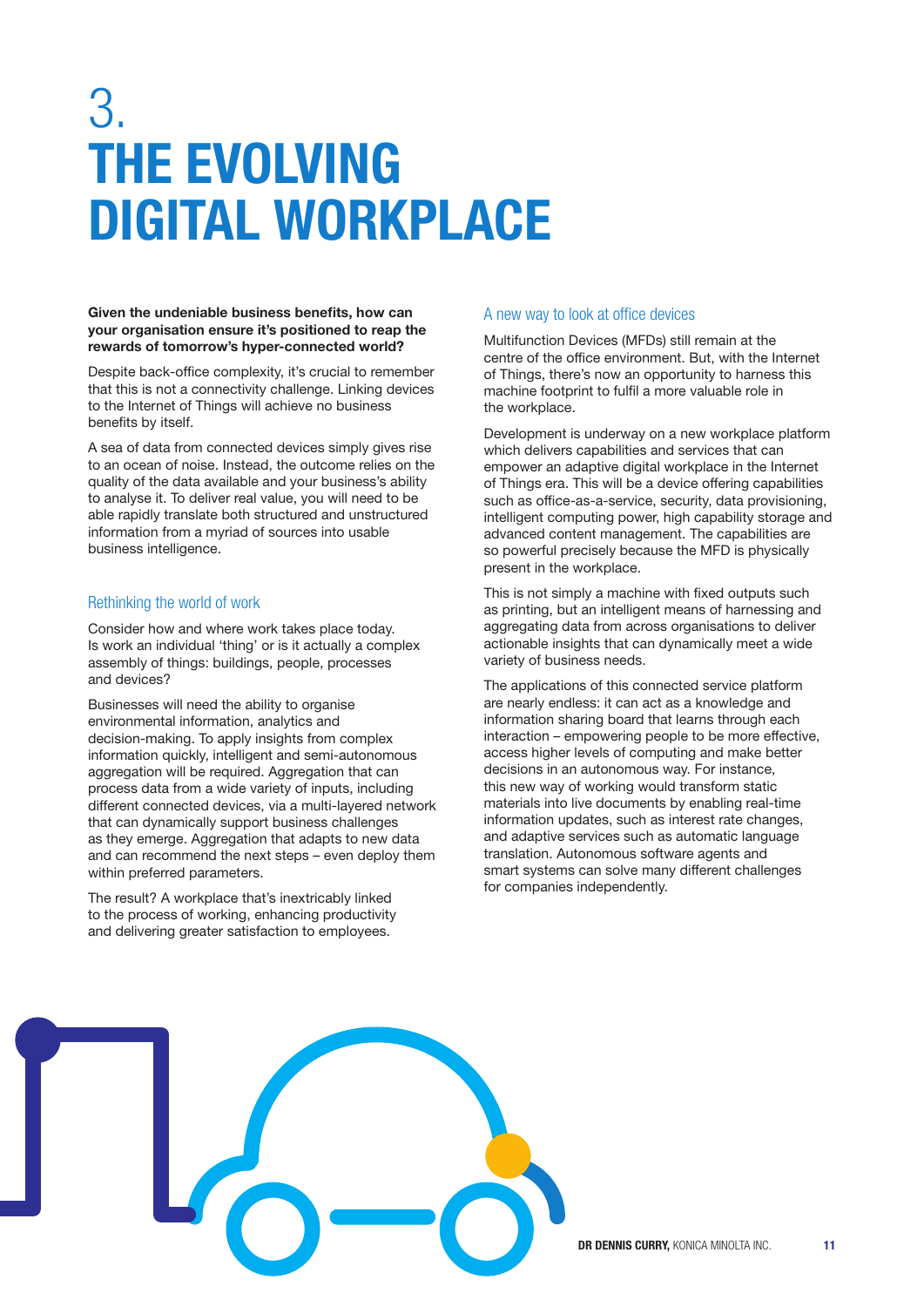## 3. THE EVOLVING DIGITAL WORKPLACE

### Keeping options open

Importantly, this approach does not dictate how businesses and employees should use the Internet of Things. Instead, it empowers them with the tools to innovate by providing a collaborative and adaptive environment with the capability to build and tailor services to match specific individual needs. Systems will cooperate to provide adaptive services and information, both locally and in the cloud.

A crucial part of this process is providing flexible access to hybrid computing. Such IoT-rich services platforms are not simply on-premise devices, they dynamically adjust to deliver the right service in the right way – for instance, supplementing their capabilities with additional computing power or data storage from the cloud, or accessing information feeds from the wider Internet to add value to existing data. Service platforms will then start to function like a cortex – adaptive and associative in operation.

With businesses able to reorganise data to meet their own needs on an ad hoc basis, the rate of Internet of Things innovation will skyrocket. Employees will develop their own approaches to solve unique challenges, creating new algorithms to deliver actionable intelligence in a variety of business scenarios. Those solutions that become most useful and popular can be translated into mainstream cloud services, further enhancing the value that IoT services platforms are able to deliver.

### OUTLINE FOR AN EMERGING PLATFORM FOR WORKPLACE IOT

Acts an Internet of Things aggregator: connecting sensors, devices and facilities control via multi-layered networking capabilities.

Workplace server:

- Office-as-a-service
- Security
- Augmented reality
- Data provisioning
- Compute provisioning

Knowledge server:

- Local storage
- Content management
- Cloud sync and share
- Collaboration services

Application factory:

- Open source content
- Cloud and private app provisioning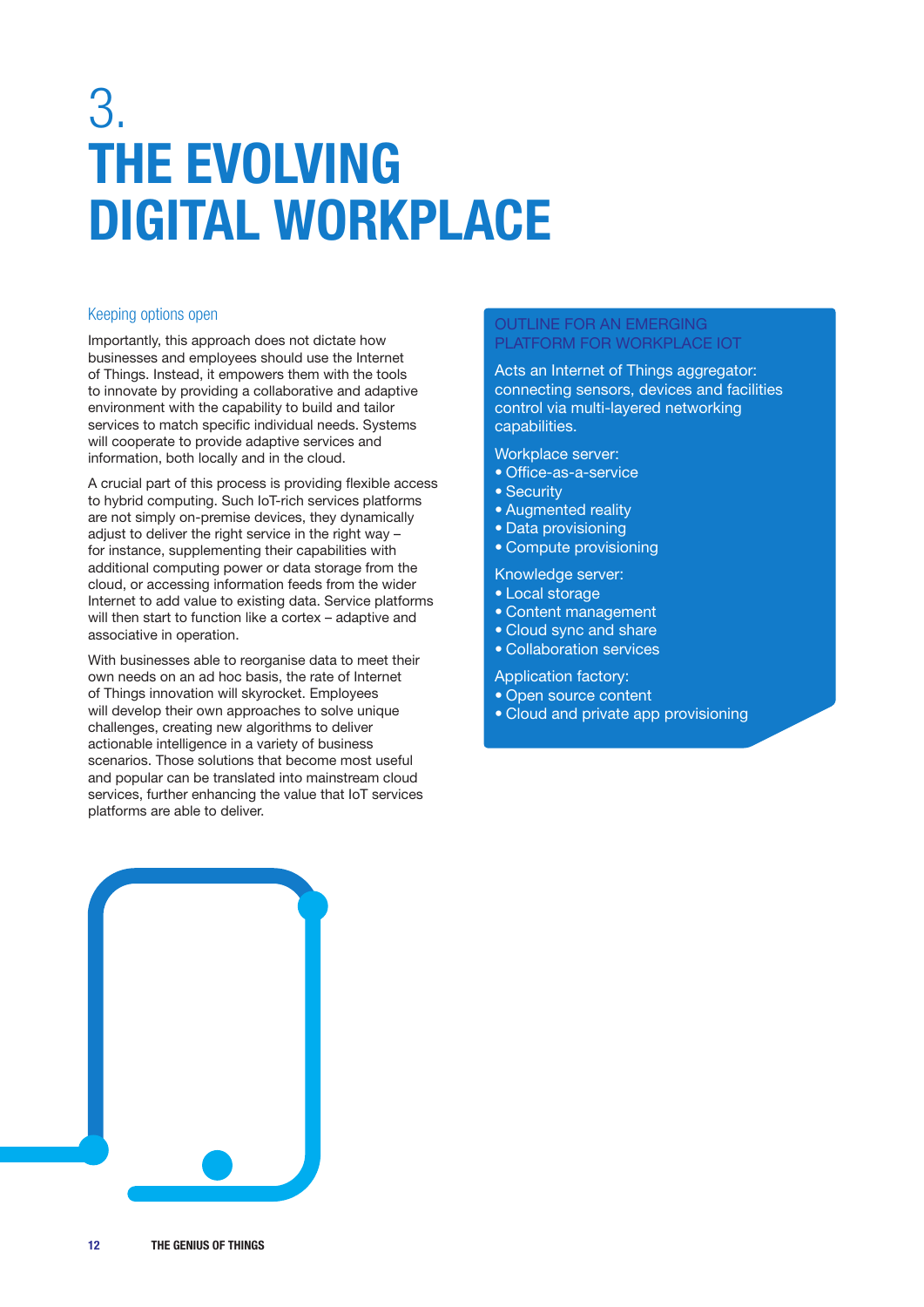## 4. THE POWER OF PREDICTION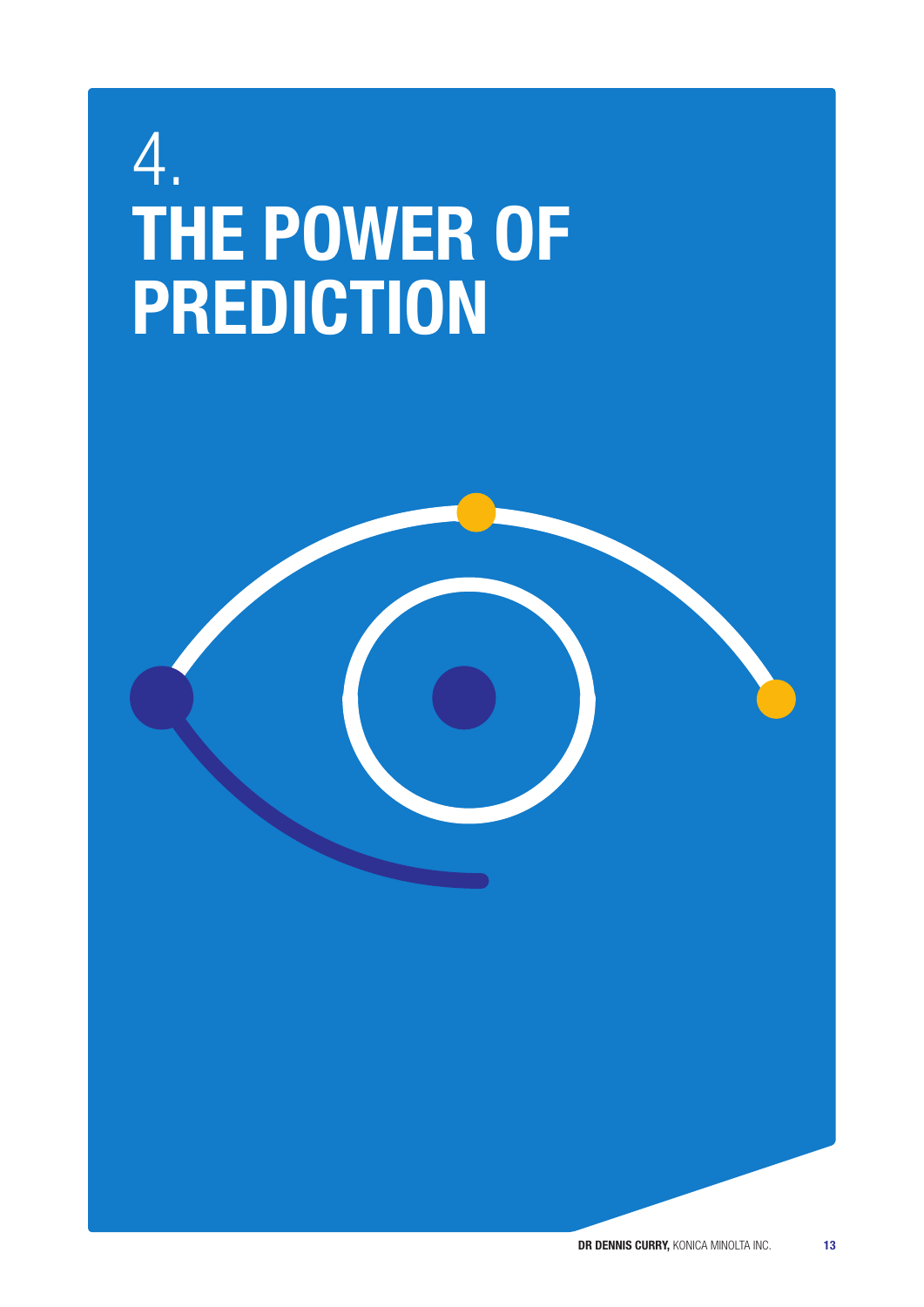### 4. THE POWER OF PREDICTION

#### But what next?

The long-term potential for an IoT cortex far surpasses simply generating efficiencies and costsavings. In both physical and virtual workplaces organisations and employees can go beyond making better-informed decisions – they can actually predict future outcomes more accurately.

As more sensors provide ever more information about our environment, the more comprehensive our model of the physical world will become. With a more exact model to work from, it will become easier to make correct predictions about what will happen in the future.

### A direct connection to corporate realities

To be most effective, these predictive capabilities should feed insights into the business automatically. The best route to achieve this is through value-add services, which can turn raw information from the Internet of Things into complete, easy-to-consume solutions that can be rolled out across multiple organisations.

For example, image processing algorithms based on pattern recognition already help doctors more quickly and consistently evaluate X-ray images, CT scans, MRIs and ultrasounds. To take another example, aggregating data on employee absence rates could allow a company to create bespoke services that predict periods of staff shortages throughout the year and ensure that adequate cover is provided to maintain productivity.

An Internet of Things aggregator service means this business intelligence can be delivered seamlessly to HR applications to assist in human decision-making.

#### A world of business possibilities

Quite literally any area of business can benefit. For instance, advanced security services can be developed that predict compromises by actively comparing the known location of employees and visitors to the corporate network against the devices and facilities being accessed. If your CEO is known to be in the Hong Kong office, but he's accessing the Wi-Fi network in the Paris, or swiping his access card to open a security door in London, the IoT platform can predict that a breach is imminent and provide the intelligence to underpin an instant response by security staff.

Equally, businesses can predict how office resources will be utilised to ensure employees have access to what they need, where they need it.

For example, if your CMO is flying from New York to Los Angeles on Wednesday to give a video presentation, new intelligent workplace platforms can finish rendering the video while they're en route and then make the content instantly accessible from the local platform in the Los Angeles office.

All this is made possible because a new generation of workplace IoT platforms can integrate information from the schedules of the required contacts and the time taken to complete a task, seamlessly aligning delivery of the final content to the right format and location.

As more comprehensive data about the physical world is made instantly accessible, these predictive capabilities will even achieve things that were previously unthinkable. For instance, a broad network of connected IoT platforms across Japan could provide actionable forecasts about the results of an earthquake. By combining information on local seismic activity with the known tolerance of specific buildings, an IoT service would be able to predict which buildings should be evacuated in real-time.

### PREDICTING THE FUTURE

61% of companies see predictive analytics as a pressing area for investment.

Over 40% of companies are struggling to use predictive analytics due to huge volumes of data, limited resources or a lack of specialised skills.

Source: SAP.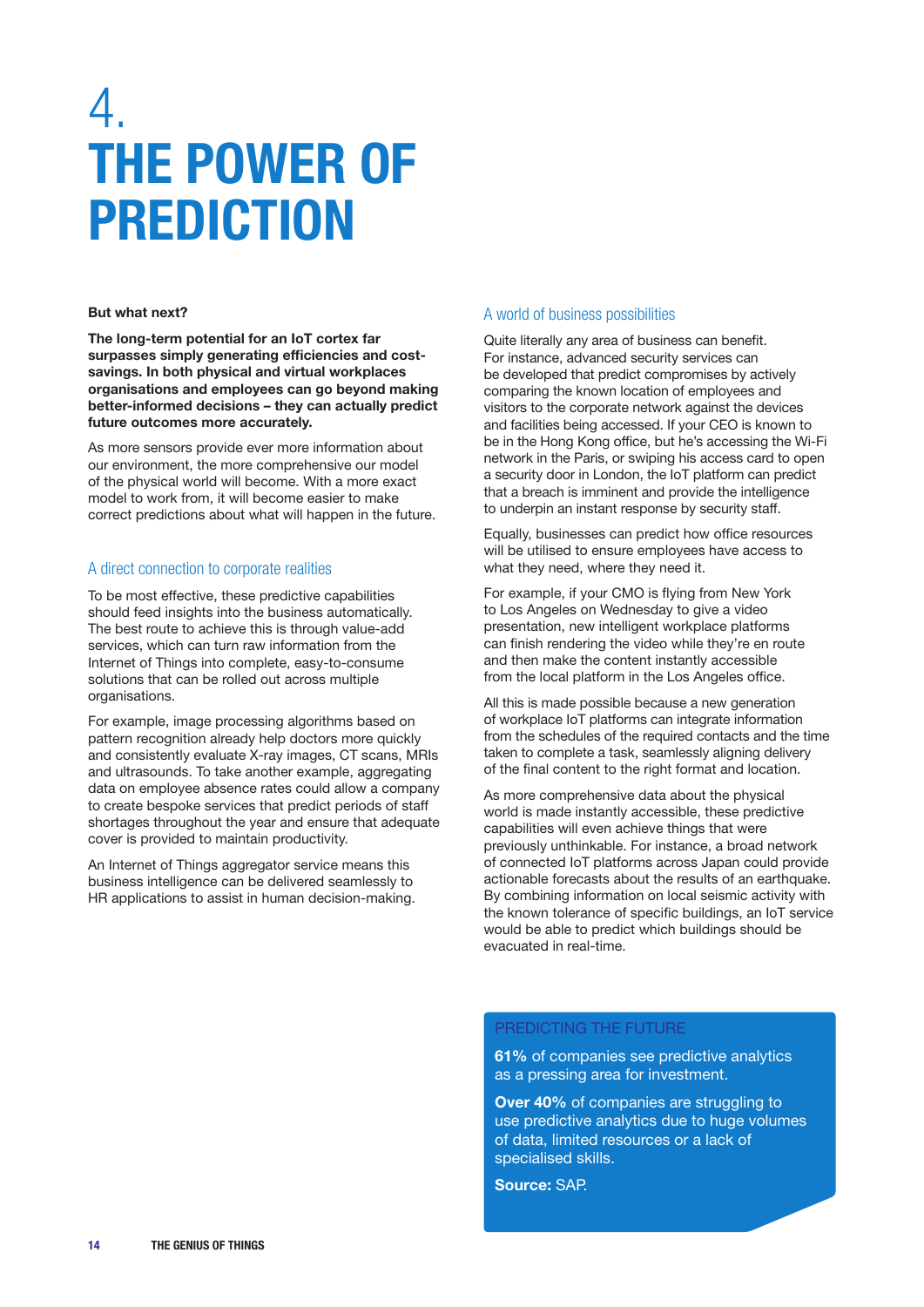## THE REAL VALUE AHEAD

It's now possible to foresee a time when the Internet of Things will truly live up to its promise of enabling autonomic and intelligent informationbased services. Already we have seen it deliver unprecedented access to ever more accurate information about the physical world – allowing us to make better decisions, more quickly. But that's just the start.

As more complex and detailed information becomes readily accessible from a continuously expanding network of connected devices and sensors, neither individual people nor groups will have the capacity to make the right intuitive associations between the vast arrays of indicators emerging from Internet of Things data. In time, we may see the ability to relate ideas to each other and spontaneously generate imaginative insights as an intrinsic and amazing human attribute, but our brains can only contemplate around seven data points and we are also subject to a multitude of cognitive biases that impair judgement.

### Getting answers by knowing the questions

As the Internet of Things brings us ever more information, we may no longer know which answers to interrogate our data for, let alone have the capacity to interpret and act on them. In this environment, the Internet of Things will evolve to understand and improve the way decisions are actually made. Machines will become capable of working out patterns autonomously and predicting which actions should be taken, while we sit by and reap the benefits of self-managing autonomic computing.

From the renaissance of the Semantic Web, an extension of today's Internet that will allow machines "to process and understand the data that they merely display at present", to the rise of neuromorphic engineering, which attempts to mimic neuro-biological architectures in electronic circuits, we will increasingly see smart systems evolving that are capable of associating items of information to each other logically and independently. These systems will augment human intuition rather than replace it and support decisionmaking at speed.

Our architecture is designed to " approximate the structure and function of the brain in silicon, while being efficient in terms of power…it could become the silicon brain for the Internet of Things."

IBM Chief Scientist, Brain-Inspired Computing.